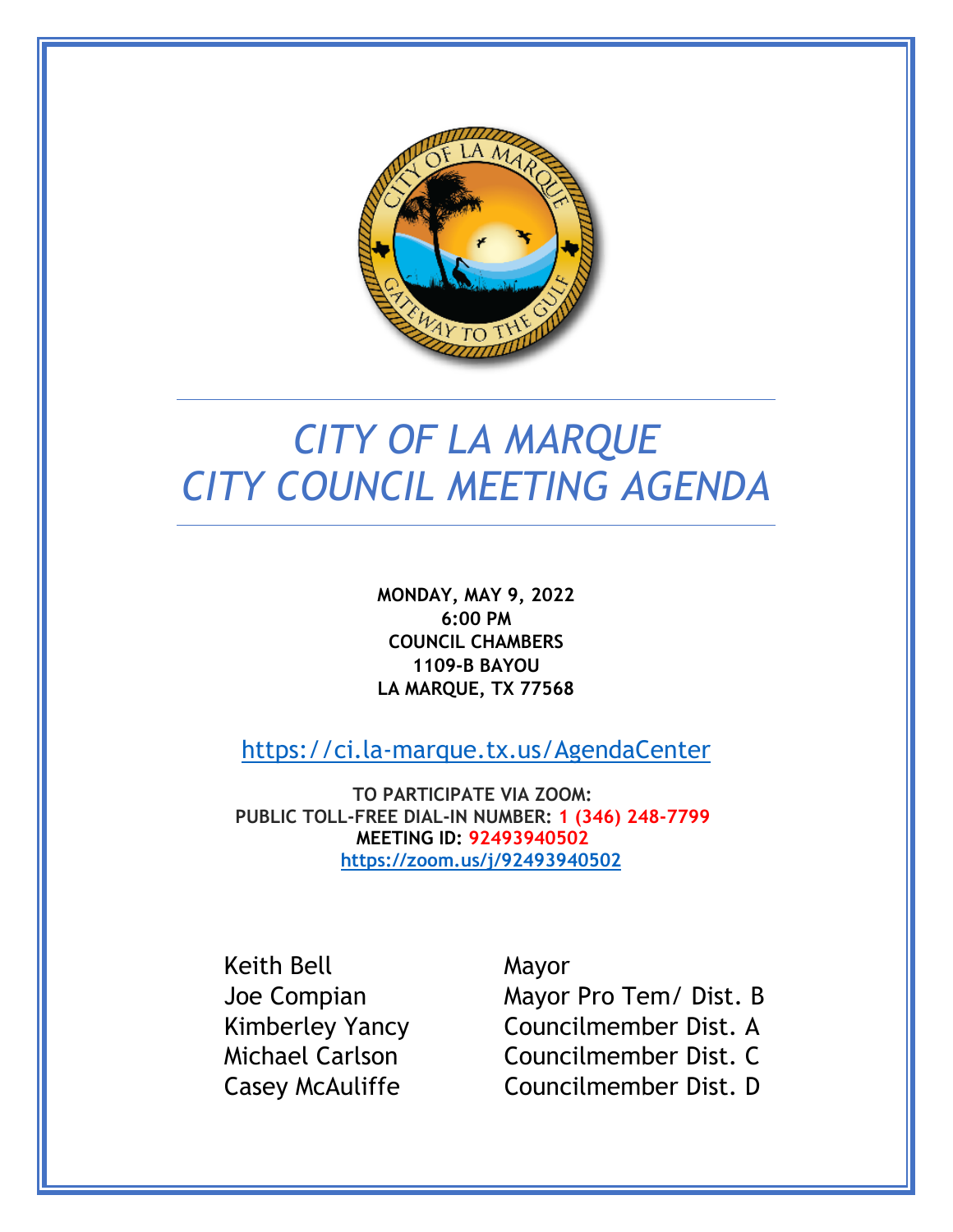

Notice is hereby given that the City Council of the City of La Marque, Texas will conduct a **Regular Meeting on May 9, 2022**, beginning at 6:00 PM **in the Council Chambers at 1109-B Bayou Road, La Marque, Texas as well as via videoconference hosted through (ZOOM).** In accordance with Section 551.127(b) of the Texas Government Code the presiding officer and a quorum of the La Marque City Council intend to be and will be physically present at 1109-B Bayou Road, La Marque, Texas. This location will be open to the public and the meeting will be broadcast at this location and via YouTube. The council will meet for the purpose of considering the following agenda:

- **(1) CALL MEETING TO ORDER**
- **(2) ROLL CALL**
- **(3) INVOCATION AND PLEDGE OF ALLEGIANCE**

## **(4) PRESENTATIONS/PROCLAMATION**

- a. Recognition- Excellence in Financial Reporting
- b. Proclamation- 60<sup>th</sup> Anniversary La Marque Bird Sanctuary
- c. Proclamation- Teacher Appreciation Week (May 1-7)
- d. Presentation- Conceptual Parks Master Plan- ADURRA/ Parks Board
- e. Presentation- Gulf Coast Water Authority
- f. Presentation- Certificates of Obligation- Stifel
- **(5) PUBLIC SAFETY**
- a. Safe City Initiative- Resource Crisis Center (RCC)- Cecily Henderson, Executive **Director**

## **(6) CITIZENS PARTICIPATION (Limited to three minutes per person)**

Comments from the public will be heard at this time. Any person with cityrelated business who has signed up may speak to Council on a specific agenda item (limited to three (3) minutes) should give the Mayor your name and the item you wish to speak about. In compliance with Texas Open Meeting Act, the City may not deliberate on comments. Personal attacks will not be allowed, and personnel matters should be addressed to the City Manager during normal business hours. **Press \*6 to mute or unmute if you are participating by telephone, press the unmute button if attending via zoom on a smartphone,**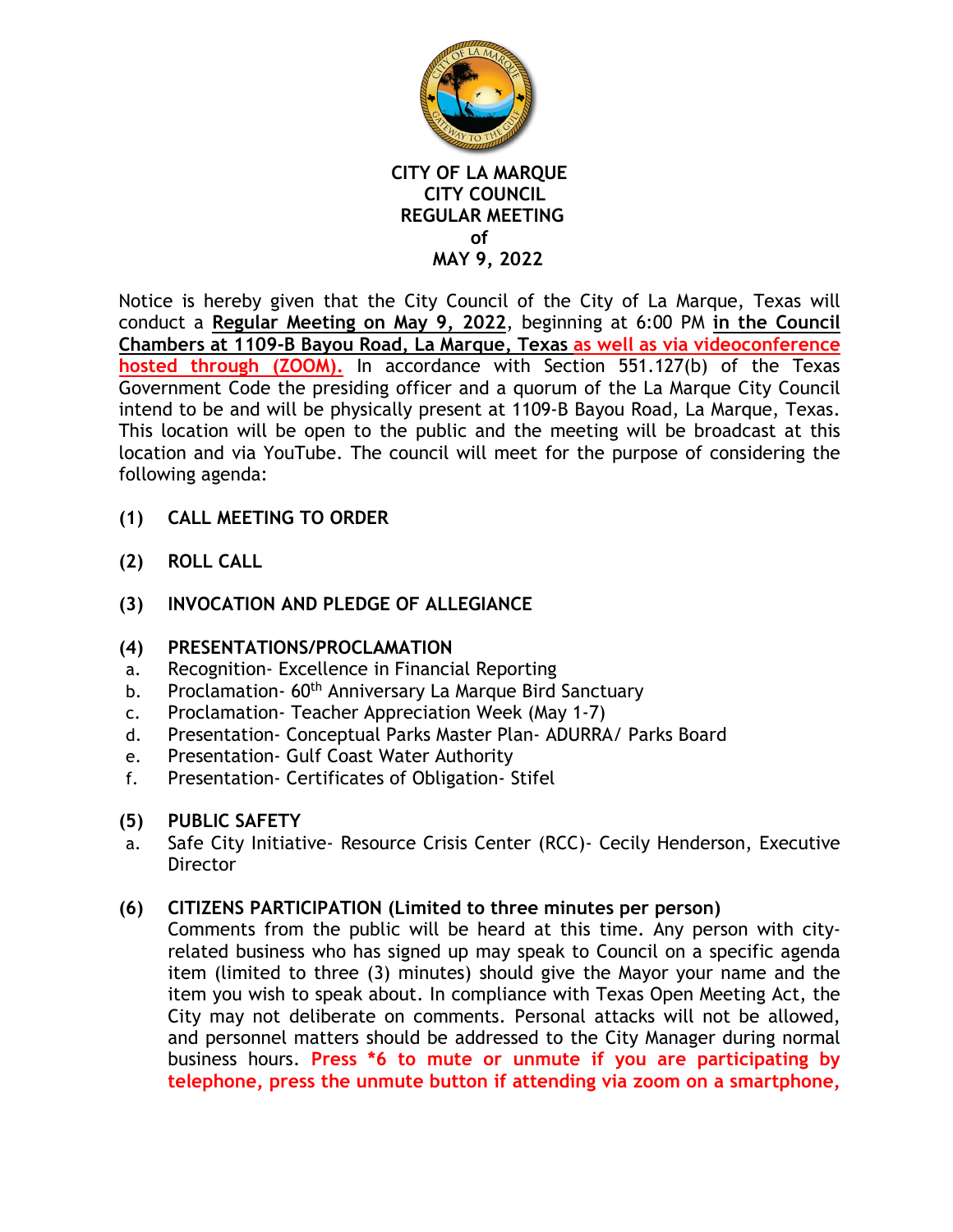**tablet, or computer, or stand if attending in person, and the mayor will call on you in turn.**

## **(7) PUBLIC HEARING(S)**

- a. Conduct Public Hearing to hear public input on adopting **Ordinance No. O-2021-0018**, amending section 8-8 of the City Code allowing for the keeping of hens; providing a penalty; providing an effective date; and making other provisions related to the subject
- b. Conduct Public Hearing to hear public input on adopting **Ordinance No. 0- 2022-0004,** amending Chapter 29 of the City's Code of Ordinances; providing an effective date; providing a penalty; and making other findings and provisions related to the subject
- **(8) ORDINANCES**
- a. **Ordinance No. O-2021-0018**, amending section 8-8 of the City Code allowing for the keeping of hens; providing a penalty; providing an effective date; and making other provisions related to the subject (Chickens) *THIS IS THE SECOND AND FINAL READING*
- b. **Ordinance No. 0-2022-0004,** amending Chapter 29 of the City's Code of Ordinances; providing an effective date; providing a penalty; and making other findings and provisions related to the subject (Fireworks) *THIS IS THE SECOND AND FINAL READING*

# **(9) RESOLUTIONS - CONSENT**

- a. Resolution No. **R-2022-0015**, establishing criteria the City Council will adhere to when conducting redistricting of City Council Districts
- b. Resolution No. **R-2022-0016**, establishing guidelines for the submittal of redistricting plans and comments to the City Council
- c. Resolution No. **R-2022-0017**, authorizing a contract with Gulf Coast Water Authority
- d. Resolution No. **R-2022-0018**, appointing a representative to the Municipal Division Operating Advisory Committee (MDOAC)
- e. Resolution No. **R-2022-0019,** amending the La Marque Public Library Collection Development Policy
- f. Resolution No. **R-2022-0020**, approving an agreement for the City of La Marque Street Lighting Improvement Report
- g. Resolution No. **R-2022-0021**, accepting Conceptual Parks Master Plan
- h. Resolution No. **R-2022-0022**, authorizing an agreement with Hustle 10u for use of Mahan Park
- i. Resolution No. **R-2022-0023,** approving a final plat for Trails at Woodhaven Lakes Section 1
- j. Resolution No. **R-2022-0024**, authorizing the Police Department to offer a signon bonus to all newly hired certified officers
- k. Resolution No. **R-2022-0025,** authorizing the submission of COPS Hiring Program Grant
- l. Resolution No. **R-2022-0026**, authorizing the City to enter into a Shared Agency Agreement with Motorola Solutions Inc.
- m. Resolution No. **R-2022-0027,** authorizing publication of notice of intention to issue certificates of obligation; approving the preparation of the preliminary official statement; and approving other matters incidental thereto